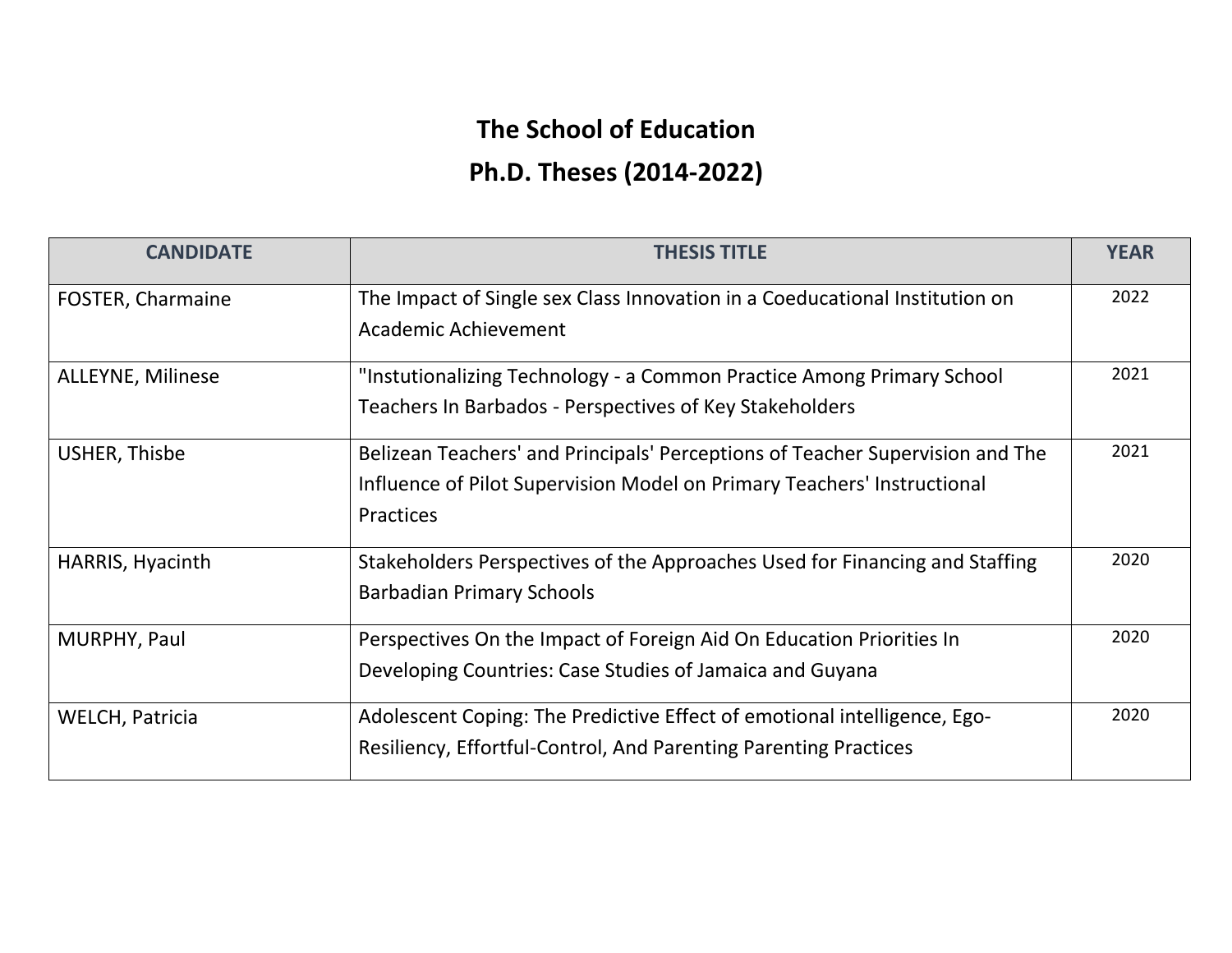| <b>CANDIDATE</b>        | <b>THESIS TITLE</b>                                                           | <b>YEAR</b> |
|-------------------------|-------------------------------------------------------------------------------|-------------|
| ALLEYNE, Trudy          | An Investigation Into Students' Experiences of and Attitudes Towards          | 2019        |
|                         | Secondary School Allocation in Barbados                                       |             |
| <b>KNIGHT, Carlos</b>   | Effects of a Technical Drawing Course, Video Games, Sex and Type of School on | 2019        |
|                         | the Spatial Ability of Secondary School Students in Barbados                  |             |
| MOODY-MARSHALL, Rasheda | Education For Sustainable Environmental Practice: An Investigation of         | 2019        |
|                         | Environmental Literacy Among a Sample of Undergraduate Students In Belize     |             |
| WILKINSON, Ryan         | School, Teacher and Student Related Variables as Determinants of              | 2019        |
|                         | Mathematical Literacy and Attitudes Towards Internal: Mathematics in          |             |
|                         | <b>Barbadian Public Secondary Schools</b>                                     |             |
| MARTIN, Andre           | Stakeholders' Perceptions of Principal Leadership Practices and School        | 2018        |
|                         | Effectiveness in Grenadian Public Primary and Secondary Schools               |             |
| YOUNG, James            | An Evaluation of the Internal Component of the Caribbean Primary Exit         | 2018        |
|                         | Assessment (CPEA) in Grenada                                                  |             |
| <b>WAITHE, Roxanne</b>  | Singing from the Same Hymn Sheet: A Validity Study on Assessment of the       | 2017        |
|                         | Barbados National Vocational Qualification (NVQ-B) Level 1 in Amenity         |             |
|                         | Horticulture                                                                  |             |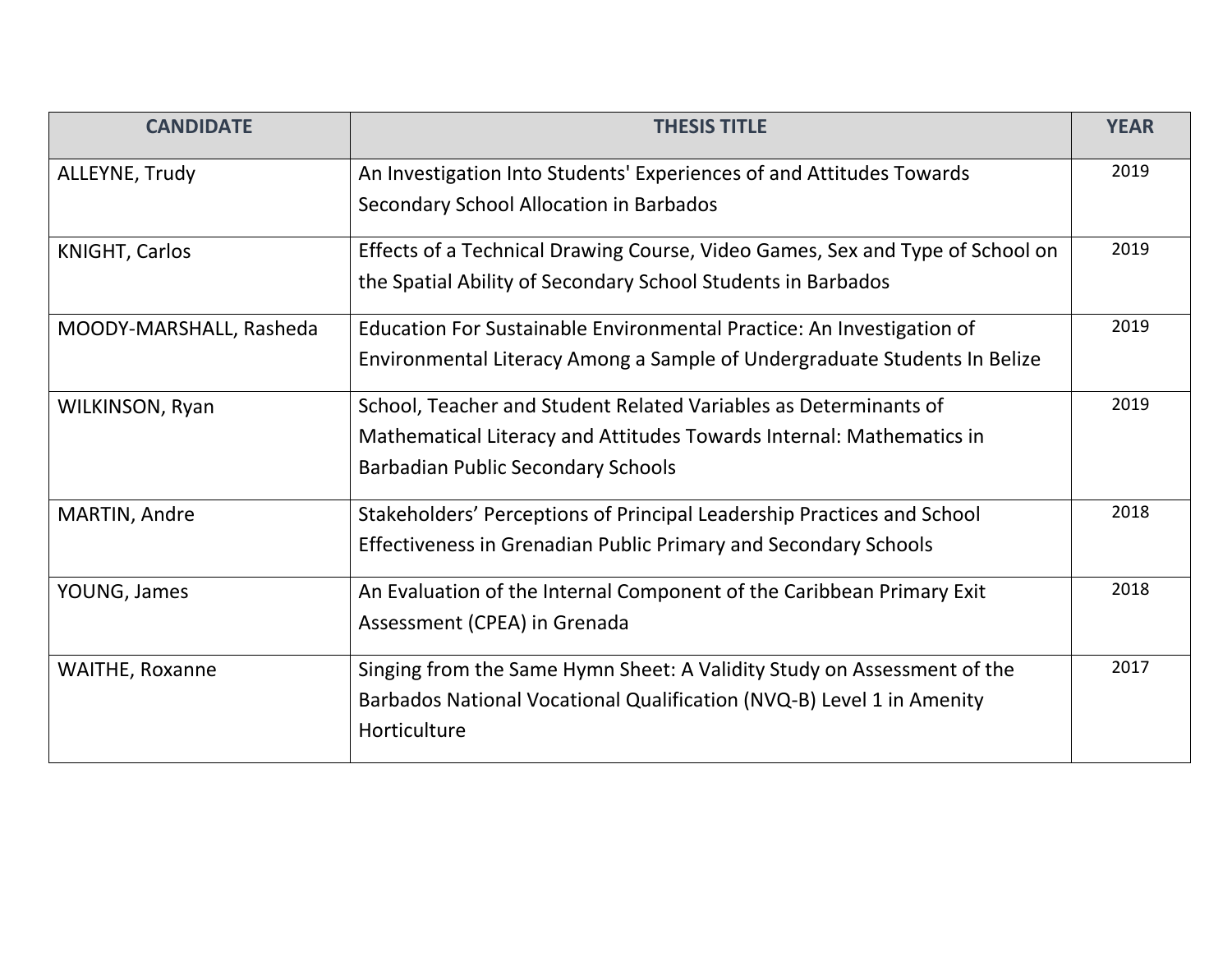| <b>CANDIDATE</b>            | <b>THESIS TITLE</b>                                                            | <b>YEAR</b> |
|-----------------------------|--------------------------------------------------------------------------------|-------------|
| THOMAS, Karen               | Developing a Framework for Reading Instruction in St. Vincent and the          | 2017        |
|                             | Grenadines                                                                     |             |
| PADMORE, Erskine            | Teachers' Use and Perceptions of Technology as an Immersion Foreign            | 2017        |
|                             | Language Learning Tool in Institutions of Higher Education in Barbados         |             |
| <b>MORRIS, Tennisha</b>     | Girls with Dolls and Boys with Dumper Trucks: The Gender Script and its        | 2017        |
|                             | Influence on the Literacy Development of Children in Primary Schools in        |             |
|                             | <b>Barbados</b>                                                                |             |
| LORDE, Stephen              | An Investigation into the Relationship Between some Factors and Achievement    | 2017        |
|                             | in Mathematics Among Secondary School Students in Barbados                     |             |
| GIBBS, Janice               | An Investigation of Experiences of Students With Learning Difficulties in Dual | 2017        |
|                             | Settings in Barbadian Primary Schools                                          |             |
| CASIMIR-ROBERT, Shelly-Anne | Test Anxiety: Predictors and the Relationship with Academic Performance        | 2017        |
|                             | among Common Entrance Examinations Students in St. Lucia                       |             |
| ZOE, Shara                  | Contextualising Psychologists' Experiences with Intelligence Testing in        | 2016        |
|                             | <b>Barbados</b>                                                                |             |
| <b>WEEKES, Yvonne</b>       | Promoting Effective Self-Regulatory Behaviours among Barbadian Secondary       | 2016        |
|                             | <b>Schools: Investigation Relevant Paradigms</b>                               |             |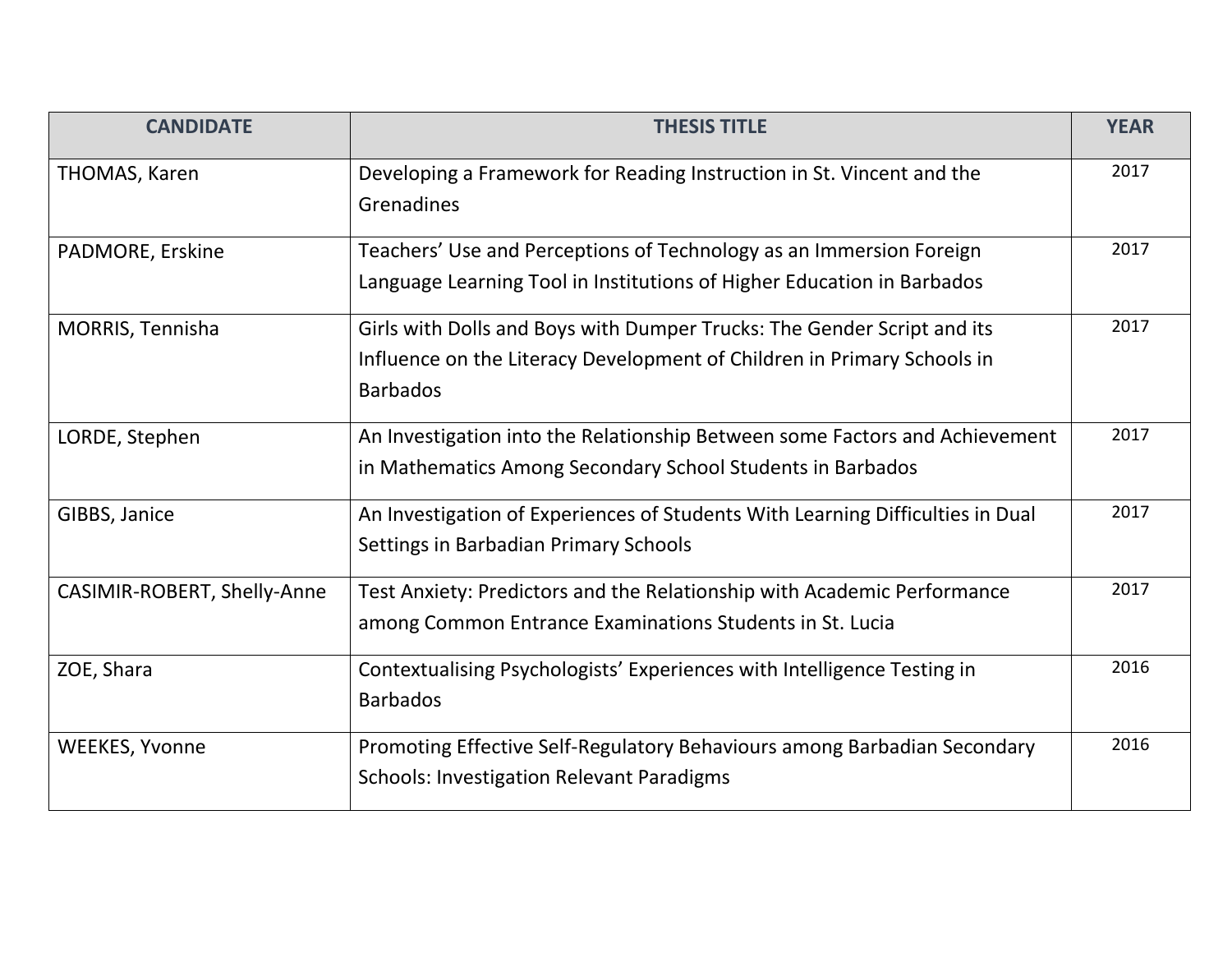| <b>CANDIDATE</b>         | <b>THESIS TITLE</b>                                                             | <b>YEAR</b> |
|--------------------------|---------------------------------------------------------------------------------|-------------|
| SPRINGER, Glovina        | Middle School Voices': Third Form Students' Perspectives of their In-Class      | 2016        |
|                          | Literacy Instruction at Four Selected Newer Public Secondary Schools in         |             |
|                          | <b>Barbados</b>                                                                 |             |
| POLIUS-PRESCOTT, Cynthia | An Investigation into Literacy Education in Primary Schools in St Lucia and the | 2016        |
|                          | Development and Implementation of a Teacher Training Literacy Programme         |             |
| DOTTIN, Pamela           | Teaching and Learning in a Changing Society: Pedagogical Issues Related to      | 2016        |
|                          | Distance Learning in the Caribbean                                              |             |
| MILLAR, Pauline          | Constructing a Third Space: The Process of Integrating Barbadian Students'      |             |
|                          | Out-of-School Literacies into English Learning                                  |             |
| <b>KIRTON, Rita</b>      | HIV Risk Behaviours in a Sample of Barbadian and Hungarian Adolescents: A       | 2015        |
|                          | <b>Cross-Cultural Study</b>                                                     |             |
| JULES, Mia               | Susceptibility to Online Peer Influence and Offline Health Behaviours among     | 2015        |
|                          | University Students in Barbados and The United Kingdom                          |             |
| GIFT, Sonya              | An Investigation into the Impact of Psycho-Social and Cognitive Variables on    | 2015        |
|                          | Tertiary Enrolment in Barbados, with special focus on Male Under-Participation  |             |
| STUBBS, Nicora           | Family Functioning and Adolescent Academic Success among Students in            | 2015        |
|                          | <b>Barbados and St Lucia</b>                                                    |             |